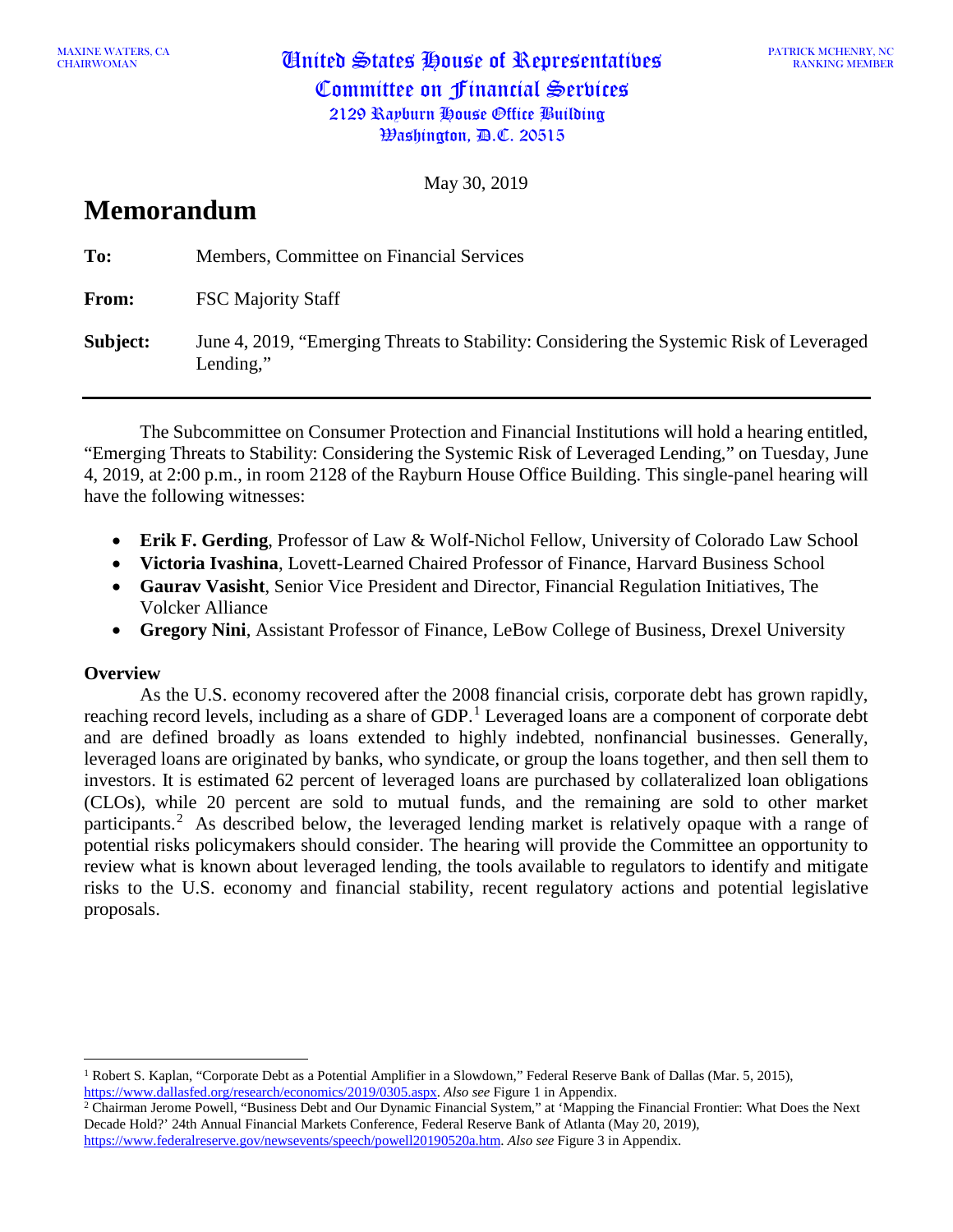#### **Leveraged Lending and Collateralized Loan Obligations**

Globally, new issuance of leveraged loans hit a record of \$788 billion in 2017, surpassing the precrisis high of \$762 billion in 2007. The United States was by far the largest market last year, accounting for \$564 billion of new loans, $^3$  $^3$  and as noted above, about 62 percent of these loans are purchased by CLOs.

Collateralized loan obligations are special purpose vehicles established to pool nonfinancial corporate debt for the purpose of issuing tranched debt-like securities to investors who seek diversified exposure to the corporate lending market. Like mortgage-backed securities (MBS), which pooled mortgage loans and repackaged these securities for issuance to investors, and other collateralized debt obligations (CDOs), CLOs seek to decouple the underwriting and borrower risks of individual loans. However, unlike other CDOs including MBS, banks that originate the underlying loans pooled in CLOs often retain an interest in the commercial loan.

### **Regulatory Guidance on Leveraged Lending**

On March 21, 2013, the Board of Governors of the Federal Reserve System (Fed), the Federal Deposit Insurance Corporation (FDIC), and the Office of the Comptroller of the Currency (OCC) jointly issued an interagency guidance on leveraged lending.<sup>[4](#page-1-1)</sup> The guidance served to update and replace the previous guidance, issued in 2001. Key proposals from the guidance aimed to assist regulated banks in implementing sound practices including "[t]ransactions structured to reflect a sound business premise, an appropriate capital structure, and reasonable cash flow and balance sheet leverage. Combined with supportable performance projections, these elements of a safe-and-sound loan structure should clearly support a borrower's capacity to repay and to de-lever to a sustainable level over a reasonable period, whether underwritten to hold or distribute; […] well-defined underwriting standards […]; and guidelines for conducting periodic portfolio and pipeline stress tests to quantify the potential impact of economic and market conditions on the institution's asset quality, earnings, liquidity, and capital."<sup>[5](#page-1-2)</sup>

The 2013 guidance and related efforts by regulators led to a 20 percent decline in dollar volume of leveraged loans in 2015.<sup>[6](#page-1-3)</sup> However, there have been recent efforts to ease supervision of the leveraged lending market. In a March 2017 letter, Senator Patrick Toomey (R-PA) challenged the validity of the 2013 guidance, arguing that it should be considered by the Government Accountability Office (GAO) to be a rule as defined by the Congressional Review Act  $(CRA)$ .<sup>[7](#page-1-4)</sup> The CRA requires a rule be submitted to both chambers of Congress and to the Comptroller General within 60 days of being finalized, and before the rule can take effect. In an October 2017 response letter, GAO concluded that the 2013 guidance was indeed a rule for purposes of CRA. [8](#page-1-5) Subsequently, prudential regulators communicated publicly a move away from the 2013 guidance, including Fed Chairman Powell stating before the Committee on February 27, 2018, that "in the case of the leverage lending guidance, we do accept and understand that's nonbinding guidance. And in fact . . . we've made it a point to go out and make sure that that message is getting out

 $\overline{a}$ 

<span id="page-1-0"></span><sup>3</sup> Tobias Adrian, Fabio Natalucci, and Thomas Piontek, "Sounding the Alarm on Leveraged Lending," IMFBlog (Nov. 15, 2018), [https://blogs.imf.org/2018/11/15/sounding-the-alarm-on-leveraged-lending/](https://blogs.imf.org/2018/11/15/sounding-the-alarm-on-leveraged-lending/A)*. Also see* Figure 2 in Appendix.

<span id="page-1-1"></span><sup>&</sup>lt;sup>4</sup> Federal Reserve, "Interagency Guidance on Leveraged Lending" (Mar. 21, 2013),

[https://www.federalreserve.gov/supervisionreg/srletters/sr1303a1.pdf.](https://www.federalreserve.gov/supervisionreg/srletters/sr1303a1.pdf)

<span id="page-1-2"></span> $^5$  *Id.* 

<span id="page-1-3"></span><sup>6</sup> Ryan Tracy, "Feds Win Fight Over Risky-Looking Loans," Wall Street Journal (Dec. 2, 2015), [https://www.wsj.com/articles/feds-win](https://www.wsj.com/articles/feds-win-fight-over-risky-looking-loans-1449110383)[fight-over-risky-looking-loans-1449110383.](https://www.wsj.com/articles/feds-win-fight-over-risky-looking-loans-1449110383)

<span id="page-1-4"></span><sup>7</sup> *See* Letter from Senator Pat Toomey to Comptroller Dodaro (Mar. 31, 2017)[, https://www.consumerfinancemonitor.com/wp](https://www.consumerfinancemonitor.com/wp-content/uploads/sites/14/2017/05/Toomey-letter-to-GAO.pdf)[content/uploads/sites/14/2017/05/Toomey-letter-to-GAO.pdf.](https://www.consumerfinancemonitor.com/wp-content/uploads/sites/14/2017/05/Toomey-letter-to-GAO.pdf)

<span id="page-1-5"></span><sup>8</sup> *See* Letter from GAO General Counsel Susan A. Poling to Senator Pat Toomey (Oct. 19, 2017), [https://www.gao.gov/assets/690/687879.pdf.](https://www.gao.gov/assets/690/687879.pdf)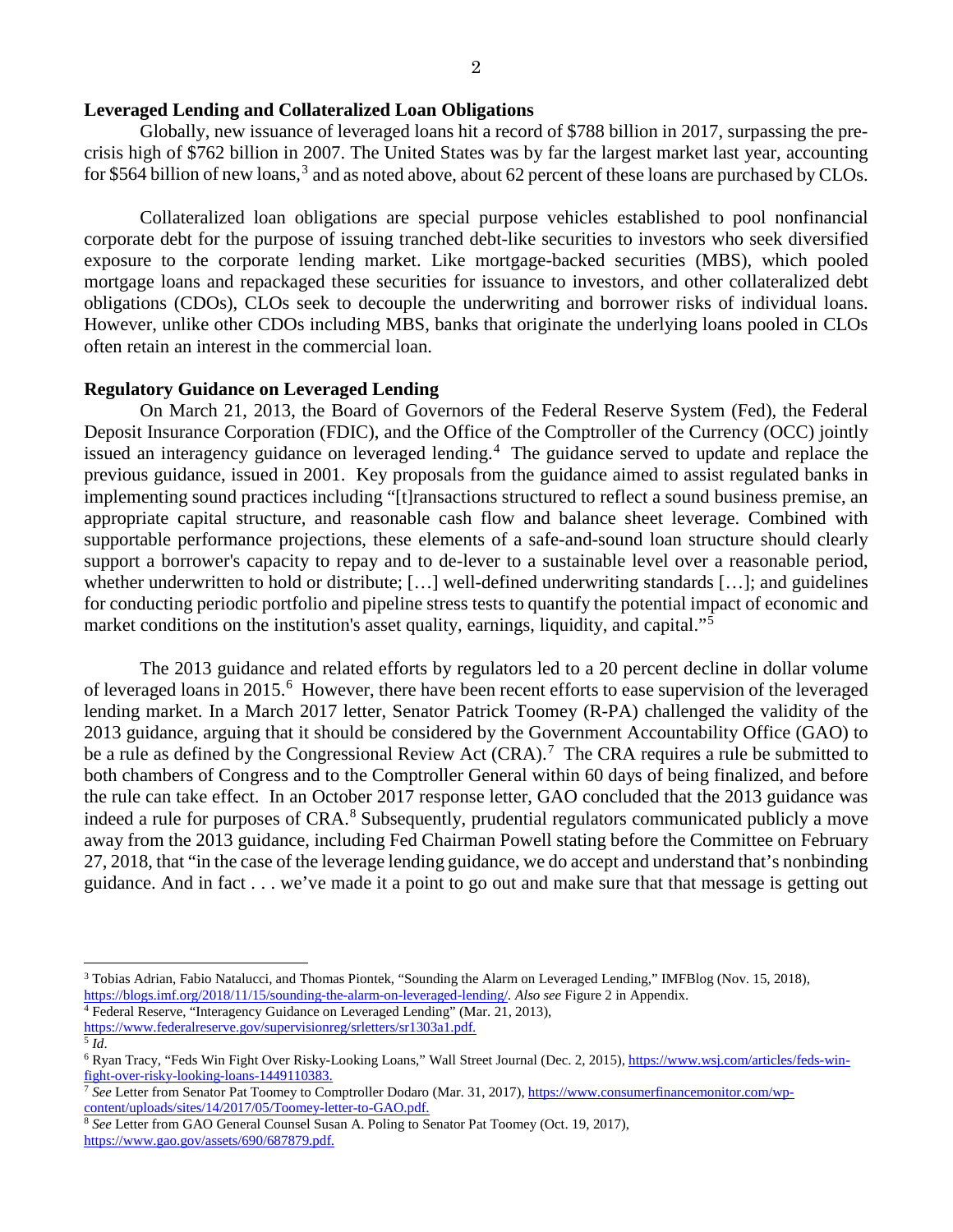to supervisors of banks."<sup>[9](#page-2-0)</sup> On the same day, Comptroller Otting said in a speech to a bank industry group that, "as long as banks have the capital, I am supportive of banks doing leveraged lending."[10](#page-2-1)

### **Potential Risks to the Economy and Financial System**

With the rise in nonfinancial corporate indebtedness, parallels between CLOs and similarly securitized debt obligations at the heart of the 2008 financial crisis, and the voiding of the 2013 guidance, a growing number of experts and stakeholders are raising concerns about the risks posed by leveraged lending. For example, the Dallas Fed President raised concerns about the risks to the broader economy of the rapid growth in corporate debt, highlighting that most of the growth in new debt issued narrowly qualifies as investment grade (at least BBB rated), which poses a significant risk for an explosion of sub-investment grade debts in the event of downgrades in a slowing or contracting economy.<sup>[11](#page-2-2)</sup> In a December 2018 speech, Fed Governor Lael Brainard also raised a series of concerns, noting that,

> While leveraged loans have traditionally had important investor protections, loan covenants for new leveraged loans have weakened dramatically. Covenant-lite, or cov-lite, transactions now represent roughly 80 percent of the entire leveraged lending market--up from less than 30 percent a decade ago, when they were associated primarily with stronger borrowers. Deals increasingly involve features that increase opacity and risk…. Previously, much of this deterioration in underwriting appeared to be concentrated among nonbank lenders, but this year has witnessed a deterioration in underwriting at the largest banks. The widening adoption of practices that make risk harder to measure suggests a heightened focus on industry risk-management practices is warranted.<sup>[12](#page-2-3)</sup>

In a recent speech, Fed Chairman Jerome Powell argued that, "In assessing financial stability risks, we constantly consult our four-point checklist: borrowing by businesses and households, valuation pressures, leverage in the financial system, and funding risk," and that he believes that leveraged lending poses a risk primarily as a recession amplifier, and not a systemic risk. Specifically, he argues that "business debt is near record levels, and recent issuance has been concentrated in the riskiest segments. As a result, some businesses may come under severe financial strain if the economy deteriorates. A highly leveraged business sector could amplify any economic downturn as companies are forced to lay off workers and cut back on investments. Investors, financial institutions, and regulators need to focus on this risk today, while times are good. Second, today business debt does not appear to present notable risks to financial stability. The debt-to-GDP ratio has moved up at a steady pace, in line with previous expansions and neither fueled by nor fueling an asset bubble. Moreover, banks and other financial institutions have sizable loss-absorbing buffers."<sup>[13](#page-2-4)</sup>

Former Fed Chair Janet Yellen stated that, "what I would worry about is if the economy encounters a downturn, we could see a good deal of corporate distress. If corporations are in distress, they fire workers and cut back on investment spending. And I think that's something that could make the next recession a

[https://financialservices.house.gov/calendar/eventsingle.aspx?EventID=401195.](https://financialservices.house.gov/calendar/eventsingle.aspx?EventID=401195)

<span id="page-2-0"></span><sup>9</sup> *See* FSC, "Monetary Policy and the State of the Economy" (Feb 27, 2018),

<span id="page-2-1"></span><sup>&</sup>lt;sup>10</sup> Eleanor Duncan, "Banks can 'do what they want' in leveraged lending: Otting," Reuters (Feb. 27, 2018), [https://www.reuters.com/article/us-usa-banks-lending-otting/banks-can-do-what-they-want-in-leveraged-lending-otting](https://www.reuters.com/article/us-usa-banks-lending-otting/banks-can-do-what-they-want-in-leveraged-lending-otting-idUSKCN1GC0B5)[idUSKCN1GC0B5.](https://www.reuters.com/article/us-usa-banks-lending-otting/banks-can-do-what-they-want-in-leveraged-lending-otting-idUSKCN1GC0B5)

<span id="page-2-2"></span><sup>&</sup>lt;sup>11</sup> *Supra* note 1. *Also see* Figure 4 in Appendix for growth in investment grade nonfinancial corporate bonds.

<span id="page-2-3"></span><sup>&</sup>lt;sup>12</sup> Governor Lael Brainard, "Assessing Financial Stability over the Cycle," Peterson Institute for International Economics, Washington,

D.C. (Dec. 7, 2018)[, https://www.federalreserve.gov/newsevents/speech/brainard20181207a.htm.](https://www.federalreserve.gov/newsevents/speech/brainard20181207a.htm)

<span id="page-2-4"></span><sup>13</sup> *Supra* note 2.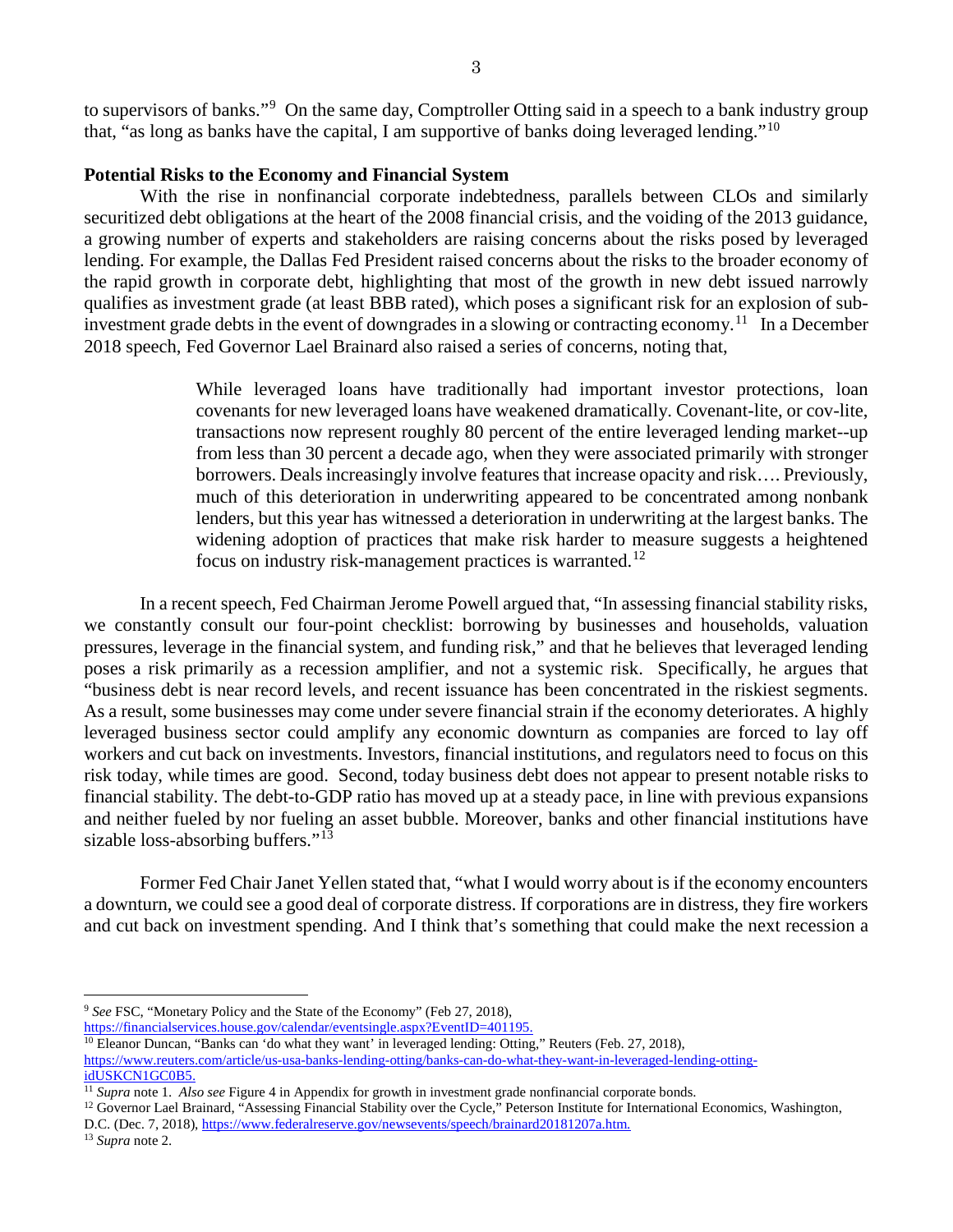deeper recession."[14](#page-3-0) Experts from the International Monetary Fund (IMF) concluded that, "it is crucial for policymakers to develop and deploy new tools to address deteriorating underwriting standards. Having learned a painful lesson a decade ago about unforeseen threats to the financial system, policymakers should not overlook another potential threat."<sup>[15](#page-3-1)</sup> In a February 2019 report, the Financial Stability Board (FSB) recommended, "Given these developments, the complexity and lack of transparency (i.e. data constraints) of the leveraged loan market, as well as the potential of spillovers to other markets, it is important to consider enhancing data/information collection so as to have clearer view of the market and its risks."[16](#page-3-2)

### **Financial Stability Oversight Council and Office of Financial Research**

The Dodd–Frank Wall Street Reform and Consumer Protection Act established the Financial Stability Oversight Council (FSOC) to, among other things, "identify risks to the financial stability of the United States that could arise from the material financial distress or failure, or ongoing activities, of large, interconnected bank holding companies or nonbank financial companies, or that could arise outside the financial services marketplace."<sup>[17](#page-3-3)</sup> The Office of Financial Research (OFR) was established to support FSOC's work and to, in part, "develop and maintain metrics and reporting systems for risks to the financial stability of the United States [and] to monitor, investigate, and report on changes in systemwide risk levels and patterns to the Council and Congress."[18](#page-3-4) Congress created the FSOC and OFR to address an observed failure of the pre-2008 financial crisis regulatory structure to consider the interconnectedness of the system, to coordinate among agencies on financial crisis planning, and to quantify and map system-wide risks.

With respect to leveraged lending risks, Fed Chair Powell acknowledged that "the world would benefit greatly from more information on who is bearing the ultimate risk associated with CLOs. We know that the U.S. CLO market spans the globe, involving foreign banks and asset managers. But right now, we mainly know where the CLOs are not—only \$90 billion of the roughly \$700 billion in total CLOs are held by the largest U.S. banks. That is certainly good news for domestic banks, but in a downturn institutions anywhere could find themselves under pressure, especially those with inadequate loss-absorbing capacity or runnable short-term financing."[19](#page-3-5)

However, during the Trump Administration, regulators have been criticized for being more focused on implementing a number of financial deregulatory proposals than on addressing financial stability concerns.<sup>[20](#page-3-6)</sup> For example, the FSOC under the leadership of Treasury Secretary Mnuchin has proposed a cumbersome designation process that, according to former officials, could make it difficult for the body to designate a future nonbank financial company that poses a systemic risk as AIG and other companies did in the last financial crisis. Specifically, in a recent letter to Treasury Secretary Mnuchin and Fed Chair Powell from former Fed Chairs Bernanke and Yellen, along with former Treasury Secretaries Geithner and Lew, the group warned, "Though framed as procedural changes, these amendments amount to a substantial weakening of the post-crisis reforms. These changes would make it

 $\overline{a}$ 

<span id="page-3-0"></span><sup>14</sup> Joy Wiltermuth and Kristen Haunss, "Yellen warns of corporate distress, economic fallout," Reuters (Feb. 27, 2019)

<span id="page-3-1"></span>[https://www.reuters.com/article/us-yellen-distressed/yellen-warns-of-corporate-distress-economic-fallout-idUSKCN1QG2CZ.](https://www.reuters.com/article/us-yellen-distressed/yellen-warns-of-corporate-distress-economic-fallout-idUSKCN1QG2CZ) <sup>15</sup> *Supra* note 3.

<span id="page-3-2"></span><sup>&</sup>lt;sup>16</sup> FSB, "Global Monitoring Report on Non-Bank Financial Intermediation 2018," (Feb. 4, 2019)[, https://www.fsb.org/2019/02/global](https://www.fsb.org/2019/02/global-monitoring-report-on-non-bank-financial-intermediation-2018/)[monitoring-report-on-non-bank-financial-intermediation-2018/.](https://www.fsb.org/2019/02/global-monitoring-report-on-non-bank-financial-intermediation-2018/) 17 12 U.S.C. § 5322.

<span id="page-3-4"></span><span id="page-3-3"></span><sup>18</sup> 12 U.S.C. § 5344.

<span id="page-3-5"></span><sup>19</sup> *Supra* note 13.

<span id="page-3-6"></span><sup>&</sup>lt;sup>20</sup> Mayra Rodriguez Valladares, "Mnuchin Should Require More Transparency About Leveraged Lending and CLO Markets," Forbes (May 2, 2019)[, https://www.forbes.com/sites/mayrarodriguezvalladares/2019/05/02/mnuchin-should-require-more-transparency-about-leveraged](https://www.forbes.com/sites/mayrarodriguezvalladares/2019/05/02/mnuchin-should-require-more-transparency-about-leveraged-lending-and-clo-markets/#3e71c6394d50)[lending-and-clo-markets/#3e71c6394d50.](https://www.forbes.com/sites/mayrarodriguezvalladares/2019/05/02/mnuchin-should-require-more-transparency-about-leveraged-lending-and-clo-markets/#3e71c6394d50)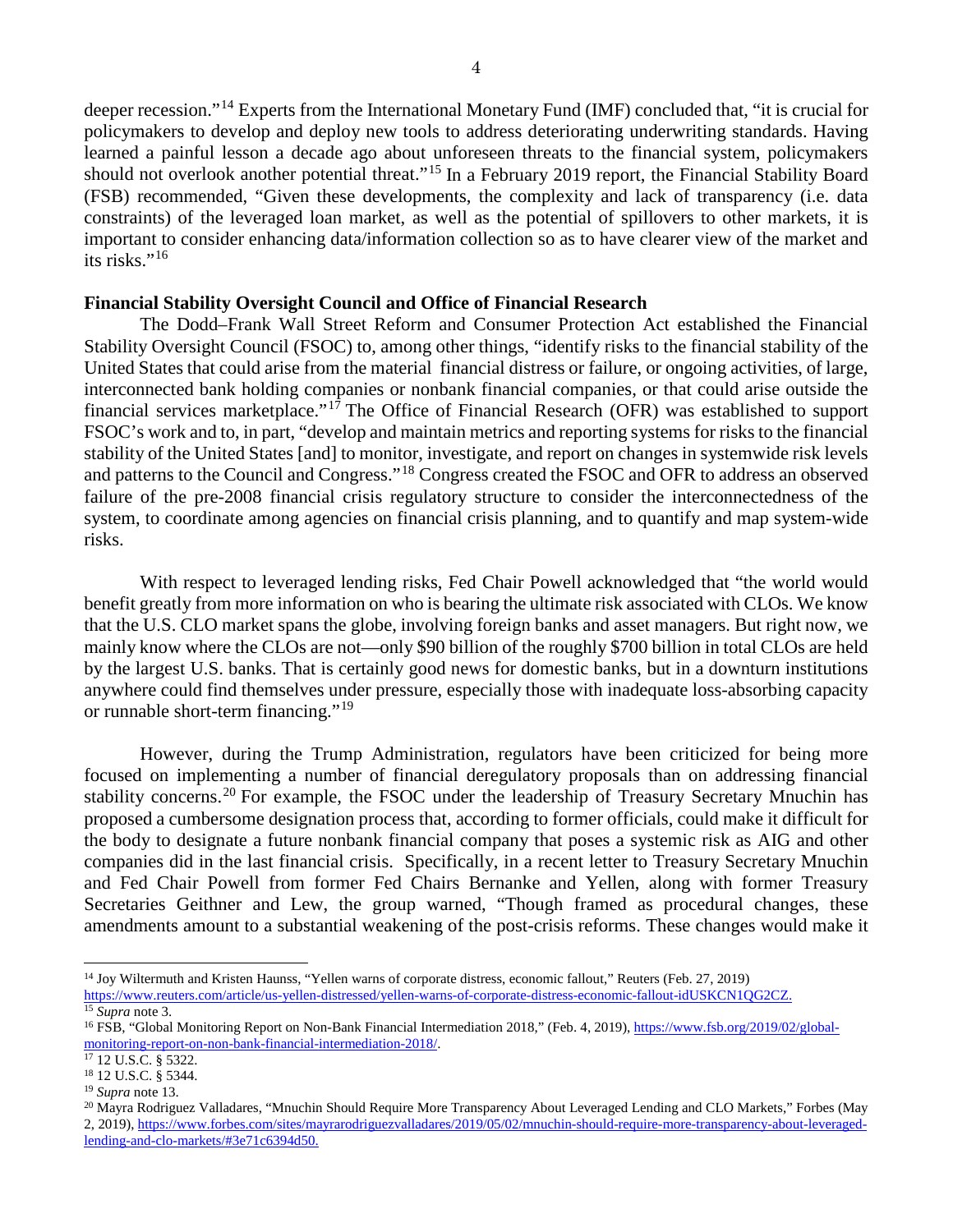impossible to prevent the build-up of risk in financial institutions whose failure would threaten the stability of the system as a whole."[21](#page-4-0)

Furthermore, even though former President Obama's fiscal year 2017 budget estimated the OFR would expend about \$104 million, in part to employ a staff of 255 full-time equivalent (FTE) employees,  $^{22}$  $^{22}$  $^{22}$ President Trump's fiscal year 2020 budget estimates the OFR will expend \$75 million, in part to employ a staff of 145 FTEs.<sup>[23](#page-4-2)</sup> This represents a staff budget reduction of more than 43 percent. OFR's funding comes directly from an assessment charged to the largest banks and any nonbank financial company designated by FSOC, and it was intended to give OFR political independence. Financial regulators have, in the words of former Fed Governor Dan Tarullo, been engaging in, "a kind of low-intensity deregulation, consisting of an accumulation of non-headline-grabbing changes and an opaque relaxation of supervisory rigor."[24](#page-4-3) This approach may leave financial institutions less prepared for a future downturn, including a downturn related to leveraged lending.<sup>[25](#page-4-4)</sup>

## **Legislative Proposals**

There are several legislative actions the Committee could consider to enhance oversight of the leveraged lending market and mitigate risks to financial stability and the U.S. economy, including:

- Discussion Draft of Protecting the Independent Funding of the Office of Financial Research Act. This legislation, sponsored by Rep. Bill Foster (D-IL), would give the Director of the Office of Financial Research (OFR) within the Department of the Treasury sole discretion over the OFR's annual budget, which would be not less than the OFR's FY2017 budget.
- Discussion Draft of Leveraged Lending Data and Analysis Act. This legislation would require the OFR, in coordination with FSOC member agencies and other appropriate government agencies, to utilize all available authorities necessary, including subpoena power if necessary, to gather information on the leveraged lending and CLO market to assess the risks these transactions pose to the U.S. economy or financial stability. OFR would be required to issue a semiannual report over the next two years to the FSOC and the Congress describing its efforts to gather the data, along with an analysis of the data and any regulatory or legislative recommendations to mitigate identified risks to the U.S. economy or financial stability.
- Discussion Draft of Leveraged Lending Examination Enhancement Act. This legislation would require the Federal Financial Institutions Examination Council's (FFIEC) to establish uniform examination procedures for bank regulators to supervise leveraged lending activity to ensure such activities are done in a safe and sound manner. The bill would also require bank regulators to issue a quarterly report to Congress analyzing risk management of leveraged lending activities.

<span id="page-4-0"></span> $\overline{a}$ <sup>21</sup> *See* Alan Rappeport, "Former Top Financial Regulators Warn Against Move to Ease Oversight of Firms," New York Times (May 13, 2019)[, https://www.nytimes.com/2019/05/13/us/politics/financial-regulation-trump-administration.html.](https://www.nytimes.com/2019/05/13/us/politics/financial-regulation-trump-administration.html) *See also* Letter from Timothy F. Geithner, Jacob J. Lew, Ben S. Bernanke, and Janet L. Yellen to Steven L. Mnuchin and Jerome H. Powell (May 13, 2019), [https://int.nyt.com/data/documenthelper/887-bernanke-geithner-lew-yellen-letter/a22621b202dfcb0fe06e/optimized/full.pdf.](https://int.nyt.com/data/documenthelper/887-bernanke-geithner-lew-yellen-letter/a22621b202dfcb0fe06e/optimized/full.pdf)

<span id="page-4-1"></span><sup>&</sup>lt;sup>22</sup> Treasury, "Office of Financial Research: Program Summary by Budget Activity, FY 2017," [https://www.treasury.gov/about/budget](https://www.treasury.gov/about/budget-performance/budget-in-brief/BIB17/15.%20OFR%20FY%202017%20BIB-1.pdf)[performance/budget-in-brief/BIB17/15.%20OFR%20FY%202017%20BIB-1.pdf.](https://www.treasury.gov/about/budget-performance/budget-in-brief/BIB17/15.%20OFR%20FY%202017%20BIB-1.pdf)

<span id="page-4-2"></span><sup>&</sup>lt;sup>23</sup> Treasury, "Office of Financial Research: Congressional Budget Justification and Annual Performance Report and Plan, FY 2020," <https://home.treasury.gov/system/files/266/16.-OFR-FY-2020-CJ.pdf>

<span id="page-4-3"></span> $24$  Governor Daniel K. Tarullo, "Taking the Stress out of Stress Testing," Americans for Financial Reform Conference on Big Bank Regulation Under the Trump Administration, Washington, D.C. (May 21, 2019), [https://ourfinancialsecurity.org/2019/05/speech](https://ourfinancialsecurity.org/2019/05/speech-former-fed-governor-tarullo-decries-low-intensity-deregulation/)[former-fed-governor-tarullo-decries-low-intensity-deregulation/.](https://ourfinancialsecurity.org/2019/05/speech-former-fed-governor-tarullo-decries-low-intensity-deregulation/)

<span id="page-4-4"></span> $25$  Mayra Rodriguez Valladares, "The Weakening Of Big Bank Regulations Under Trump Is The Seed For The Next Financial Crisis," Forbes (May 22, 2019)[, https://www.forbes.com/sites/mayrarodriguezvalladares/2019/05/22/the-weakening-of-big-bank-regulations-under](https://www.forbes.com/sites/mayrarodriguezvalladares/2019/05/22/the-weakening-of-big-bank-regulations-under-trump-is-the-seed-for-the-next-financial-crisis/#2c8040ee4f4c)[trump-is-the-seed-for-the-next-financial-crisis/#2c8040ee4f4c.](https://www.forbes.com/sites/mayrarodriguezvalladares/2019/05/22/the-weakening-of-big-bank-regulations-under-trump-is-the-seed-for-the-next-financial-crisis/#2c8040ee4f4c)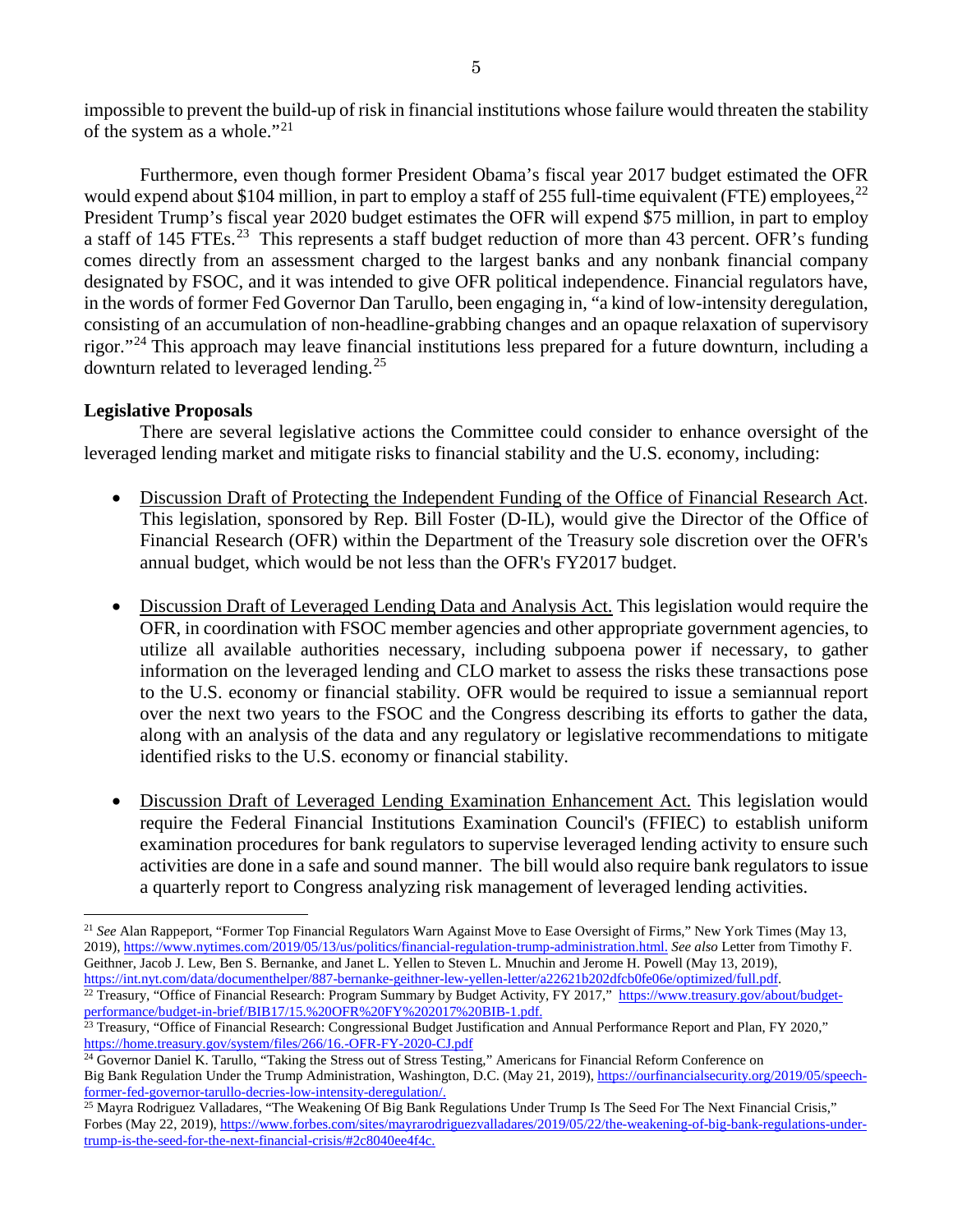#### **Appendix**



NOTES: Nonfinancial corporate debt includes debt securities and loans. The shaded bars indicate National Bureau of Economic Research (NBER) recessions. SOURCES: Federal Reserve Board of Governors; NBER.



**Figure 2. Global Issuance of Leveraged Loans (\$bn)**[27](#page-5-1)

Sources: Standard & Poor's Leveraged Commentary and Data and IMF staff calculations Note: 2018 data is through Q3 and annualized to estimate full-year 2018 issuance.

<span id="page-5-0"></span><sup>26</sup> *Supra* note 1.

<span id="page-5-1"></span><sup>27</sup> *Supra* note 3.